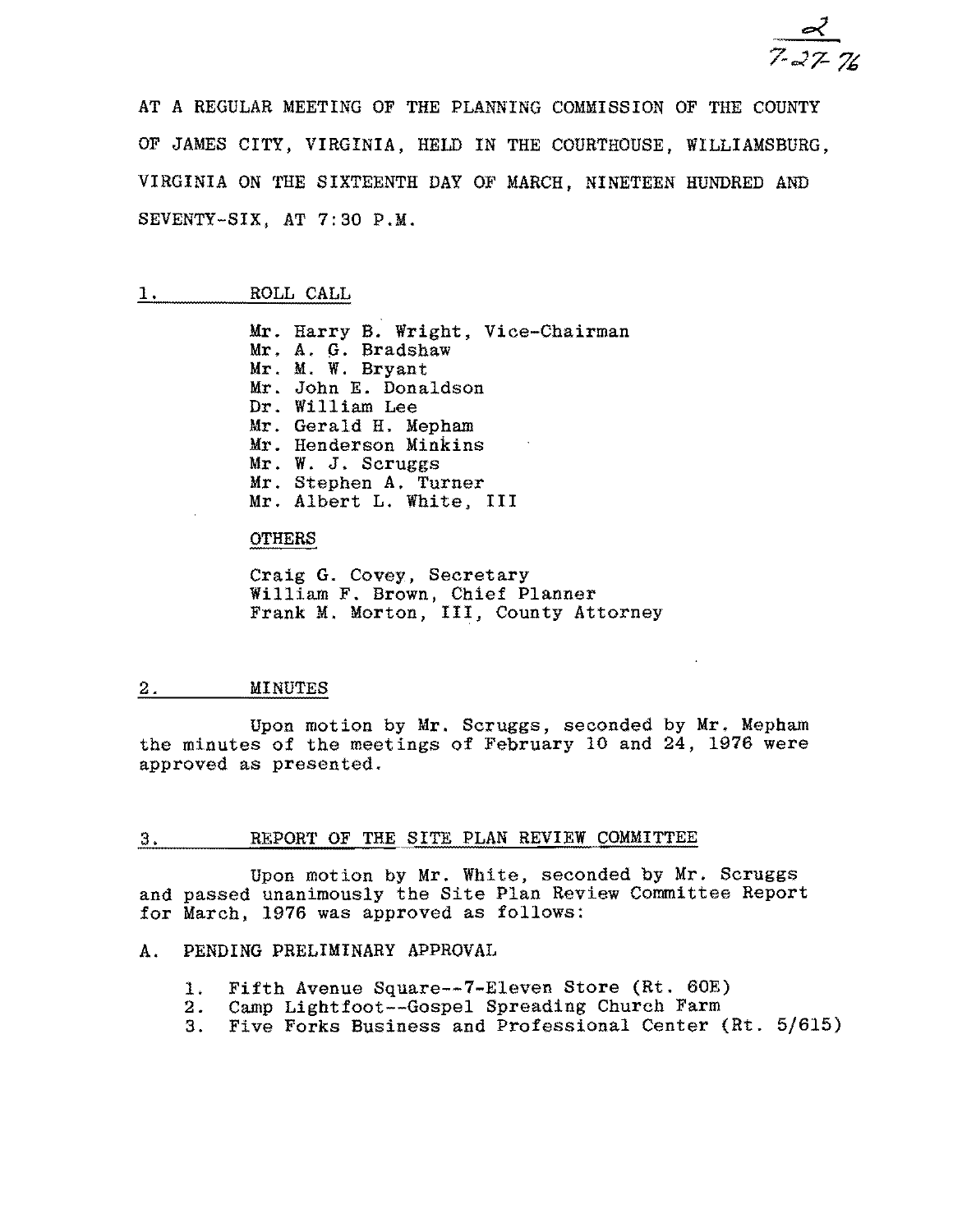- B. PENDING FINAL APPROVAL
	- 1. Ramada Inn Campgrounds (2/17/76)<br>2. Williamsburg Investors, Ltd., 11'
	- Williamsburg Investors, Ltd., 117 unit motel (Rt. 60E) (2/17/76)
	- 3. American Road Motel (Rt.  $60W$ )(10/21/75)<br>4. Pine Song Apartments (Rt.  $614$ )(8/19/75)
	- 4. Pine Song Apartments (Rt. 614)(8/19/75)<br>5. E & S Grocery (Larry's Marine Sales)(10
	- 5. E & S Grocery (Larry's Marine Sales)(10/14/75)<br>6. Addition to Building 218 Dow Badische Company
	- Addition to Building 218 Dow Badische Company (Rt. 60E)(11/18/75)
	- 7. Norge Preschool Facility (Rt. 60W)(11/18/75)<br>8. Murphy Advertising and Printing Addition
	- Murphy Advertising and Printing Addition (Rt. 603)(11/18/75)
	- 9. Williamsburg Auction House, Inc. (Rt. 60W)(3/9/76)<br>10. Berkeley Realty Office (Rt. 31)(3/9/76)
	- 10. Berkeley Realty Office (Rt. 31)(3/9/76)<br>11. Busch Gardens--Additions (Rt.60E)(3/9/76
	- 11. Busch Gardens--Additions (Rt.60E)(3/9/76)<br>12. Master Site Plan--Williamsburg Pottery Fa
	- Master Site Plan--Williamsburg Pottery Factor, Inc. (Rt. 60W)(3/9/76)
	- 13. Seasons Trace  $(Rt. 612)(3/9/76)$ <br>14. Grove Fire Station  $(Rt. 60E)(3/9)$
	- Grove Fire Station (Rt.  $60E$ )(3/9/76)

# C. FINAL APPROVAL

1. Colonial Williamsburg Nursery--Equipment Shed (Quarterpath Road) (2/26/76)

#### 4. REPORT OF THE SUBDIVISION REVIEW COMMITTEE

Upon motion by Mr. Scruggs, seconded by Mr. White and passed unanimously the Subdivision Review Committee Report for March, 1976 was approved as follows:

- A. PENDING PRELIMINARY APPROVAL
	- 1. Case No. S-11-76. An application of Pervis Byrd on behalf of Herman Byrd Estate for preliminary plat approval of a subdivision of 54,000 square feet into two lots for a building lot for Pervis Byrd. Subdivision is to be known and recorded as: Property of Pervis L. and Gwendolyn D. Byrd. Subject property is located on Route 5 approximately .4 miles east of Five Forks and is further identified as parcel 29 on James City Real Estate Tax Map 25. An exception is requested for the subdivision of lots with only 180 feet frontage.
	- 2. Case No. S-12-76. An application of Irvin P. Hambleton on behalf of Fine and Salzberg, Inc. for preliminary plat approval of a subdivision of 59.095 acres into five lots. Subdivision is to be known and recorded as: BUnkerhill Commercial Park. Subject property is located at the intersection of Routes 168 and 607 and is further identified as parcel 67 on James City Real Estate Tax Map 9.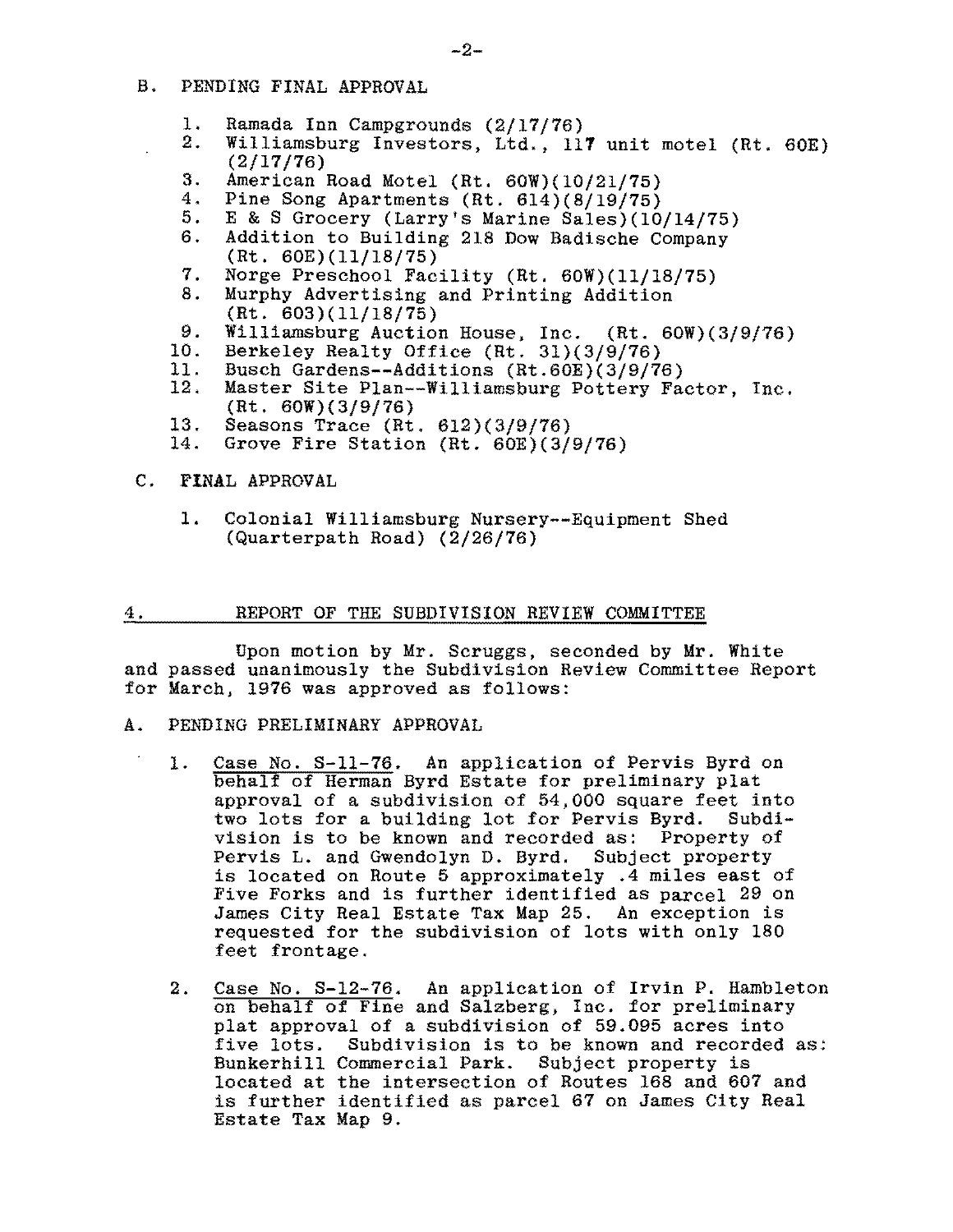- 3. Case No. S-15-76. An application of Claude R. Nelson for preliminary plat approval of a subdivision of .88 acres into two lots. Subject property is located on Route 633 and is further identified as parcel 13-B on James City Real Estate Tax Map 19. Lot area variance requested.
- 4. Case No. S-16-76. An application of George V. Hitchens for preliminary plat approval of a subdivision of 28.5 acres into 52 lots. Subdivision is to be known and recorded as; Walnut Grove Estates. Subject property is located 675 feet southeast of Farmville Lane on the west side of Route 60 adjoining the Norge Elementary School. Property is further identified as parcel 18 on James City Real Estate Tax Map 15.
- 5. Case No. S-19-76. An application of John A. Hertzler on behalf of Seasons Trace Development, Inc. for preliminary plat approval of a subdivision of 6.45 acres into 46 lots and other land to be common areas. Subdivision is to be known and recorded as: Seasons Trace, Section II. Subject property is located on Longhill Road adjacent to Lafayette High School and is further identified as parcel BI-A, circle 1 on James City Real Estate Tax Map 20. Covenants recorded in Deed Book 163, page 640.
- 6. Case No. S-18-76. An application of R. H. Longstreet for preliminary plat approval of a subdivision of lot 11, .96 acres, into two lots for the purpose of adding a 50-foot strip of land to Mr. Longstreet's home site, lot 12. Subject property is located on Route 31 at the corner of Spring Road and is further identified as part of parcel lIon James City Real Estate Tax Map 32A.
- 7. Case No. S-41-75. An application of Deward M. Martin and Associates, Inc. on behalf of SAM of Virginia, Inc. for preliminary plat approval of a subdivision of 3.15 acres into eight lots. Subdivision is to be known and recorded as: Old Stage Manor - Section 3. Subject property is located on Route 603 adjacent to and north of Old Stage Manor - Sections 1 and 2 and is further identified as part of parcel 1 on James City Real Estate Tax Map 21.
- 8. Case No. S-21-76. An application of Charles E. Williams, Jr. for preliminary plat approval of a subdivision of 9.975 acres into five lots to provide family members property from the estate of Charles and Mattie Williams. Subdivision is to be known and recorded as; Charles and Mattie Williams Estate Subdivision. Subject property is located on Route 603 and is further identified as parcel 27 on James City Real Estate Tax Map 16. An exception for private road is requested.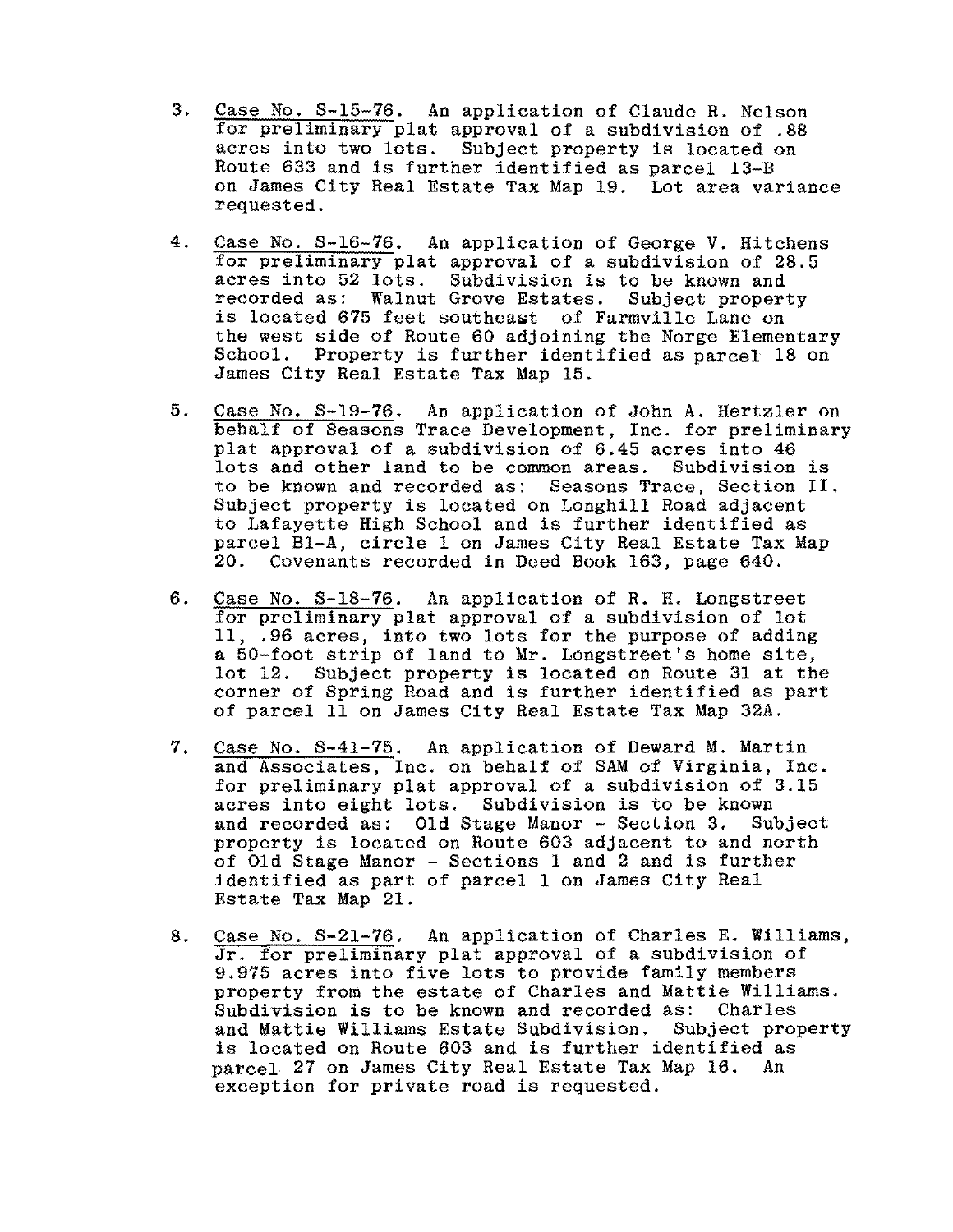## B. PRELIMINARY APPROVAL

- 1. Case No. S-4-76. An application of Howard V. Clayton on behalf of Hazelwood and Clayton for preliminary sketch approval of a subdivision of 4.68 acres into seven lots. Subdivision is to be known and recorded<br>as: Sand Hill. Subject property is located west and Subject property is located west and east side of Route 608 approximately 1,000 feet north of intersection with Route 168 (Rt. 608 has been renumbered but new number does not appear on maps) and is further identified as part of lot 122 on James City Real Estate Tax Map 8.
- 2. Case No. S-30-76. An application of Langley, McDonald and Overman on behalf of Busch Properties, Inc. for preliminary plat approval of Busch Corporate Center. Williamsburg containing approximately 180 acres in James City County. Subject property is located on Route 60-E adjacent to the Route 60/Route 199 interchange and is further identified as part of parcel 3A and 3B on James City Real Estate Tax Map 34M. Exceptions from Sections 17-60 and 17-36 of the Code are requested.

## C. FINAL APPROVAL BY AGENT

- 1.  $\frac{\text{Case No. S}-13-76}{\text{Case No. S}-14-76-\text{Robert B. Watt. Jr. (2)}}$
- Case No.  $S-14-76$ -Robert B. Wiatt, Jr. (2/20/76)

## D. WITHDRAWN

- 1. Case No. S-40-76. An application of Barry I. Epstein on behalf of G.M.B. Corporation for preliminary plat approval of a subdivision of 32 acres into fifty lots. Subdivision is to be known and recorded as: Toano Acres.
- 5. PUBLIC HEARING **--** AN ORDINANCE TO AMEND CHAPTER 17, Subdivisions, of the Code of the County of James City.

At the opening of the hearing, Mr. Brown was recognized by the Chairman to give an introduction to the ordinance. Mr. Brown emphasized the "draft" nature of the ordinance.

Mr. Hazlewood was the first and only citizen to speak stating that he did not think much of the proposed ordinance but the present one is fine. Specifically pointing to several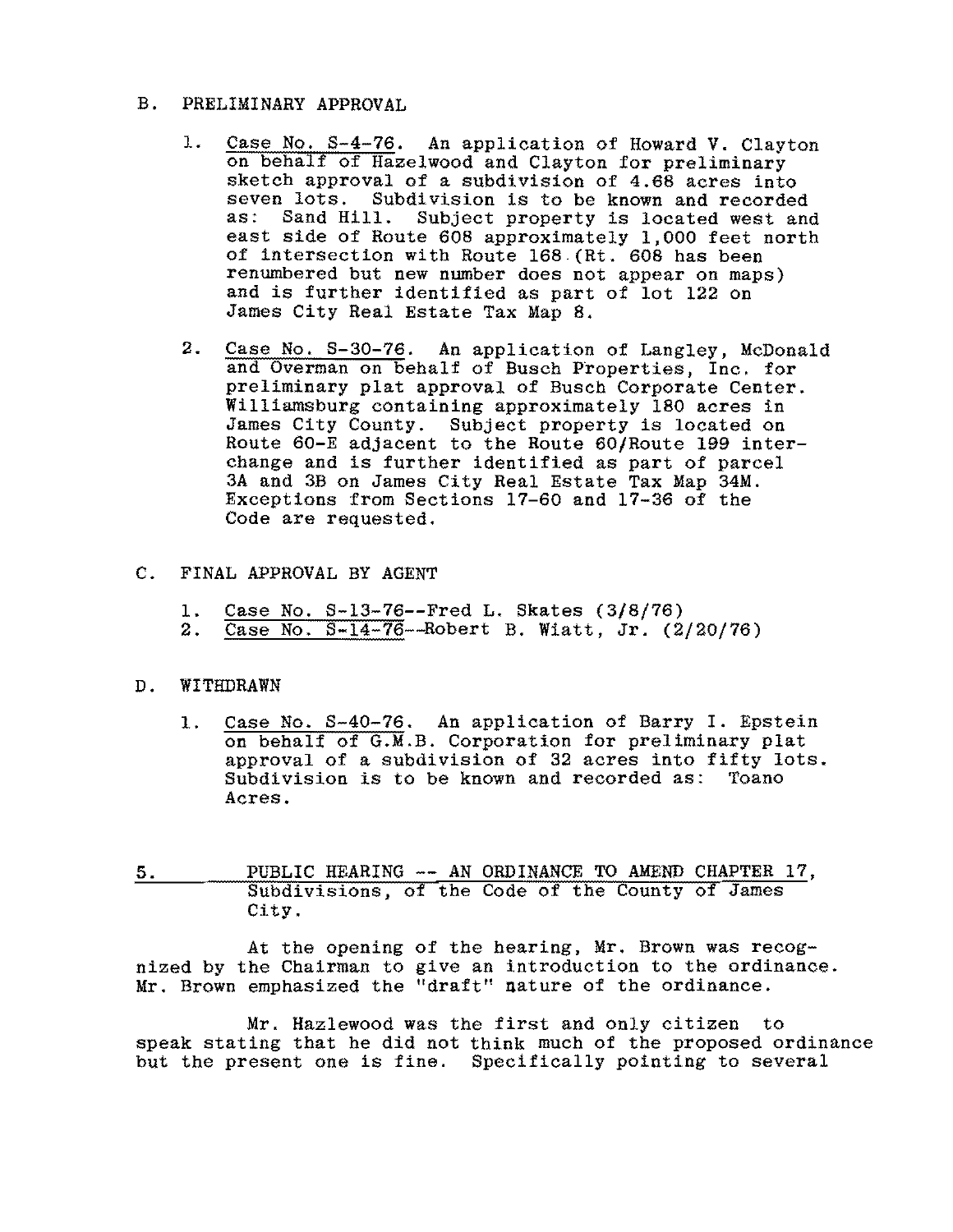provisions Mr. Hazlewood took issue with the provision of dollars in lieu of land for neighborhood parks saying this was opening the door for graft. He also questioned the recording fee for plats saying that these "extra add-on" costs were not fair. On the subject of curb and gutter, he felt that greater absorption of water was possible with a grass swale and it cost less. Mr. Hazlewood stated that each park should be built from funds from the subdivision where it iS,not from funds from other subdivisions. **In** closing, Mr. Hazlewood recommended considerable further study of the ordinance before adoption.

Mr. Brown responded to the recording fee indicating that the fifteen dollars represents materials cost and not labor.

Mr. Hazlewood asked about who provides the mylar plat copy for permanent County records.

Mr. Brown responded indicating the surveyor.

At the close of the hearing the Chairman requested the wishes of the Commission for action on the proposed ordinance. After a very brief discussion, Mr. Scruggs moved, seconded by Mr. Turner that the next regular meeting be the date for final consideration with one work session in between on April 6, 1976. The motion passed on a roll call vote as indicated below:

MEMBERS VOTE

| Mr. Harry B. Wright      | Yea |
|--------------------------|-----|
| Mr. A. G. Bradshaw       | Yea |
| Mr. M. W. Bryant         | Yea |
| Mr. John E. Donaldson    | Yea |
| Dr. William Lee          | Nay |
| Mr. Gerald H. Mepham     | Yea |
| Mr. Henderson Minkins    | Yea |
| Mr. W. J. Scruggs        | Yea |
| Mr. Stephen A. Turner    | Yea |
| Mr. Albert L. White, III | Yea |

6. CASE NO. SUP-1-76. CONSIDERATION OF AN APPLICATION of John R. Carter on behalf of Ramada Camp Inns for a special use permit to allow a mobile home manager's quarters on the campgrounds.

Mr. Covey gave a brief description of the request referencing his March 12, 1976 memorandum to the Commission.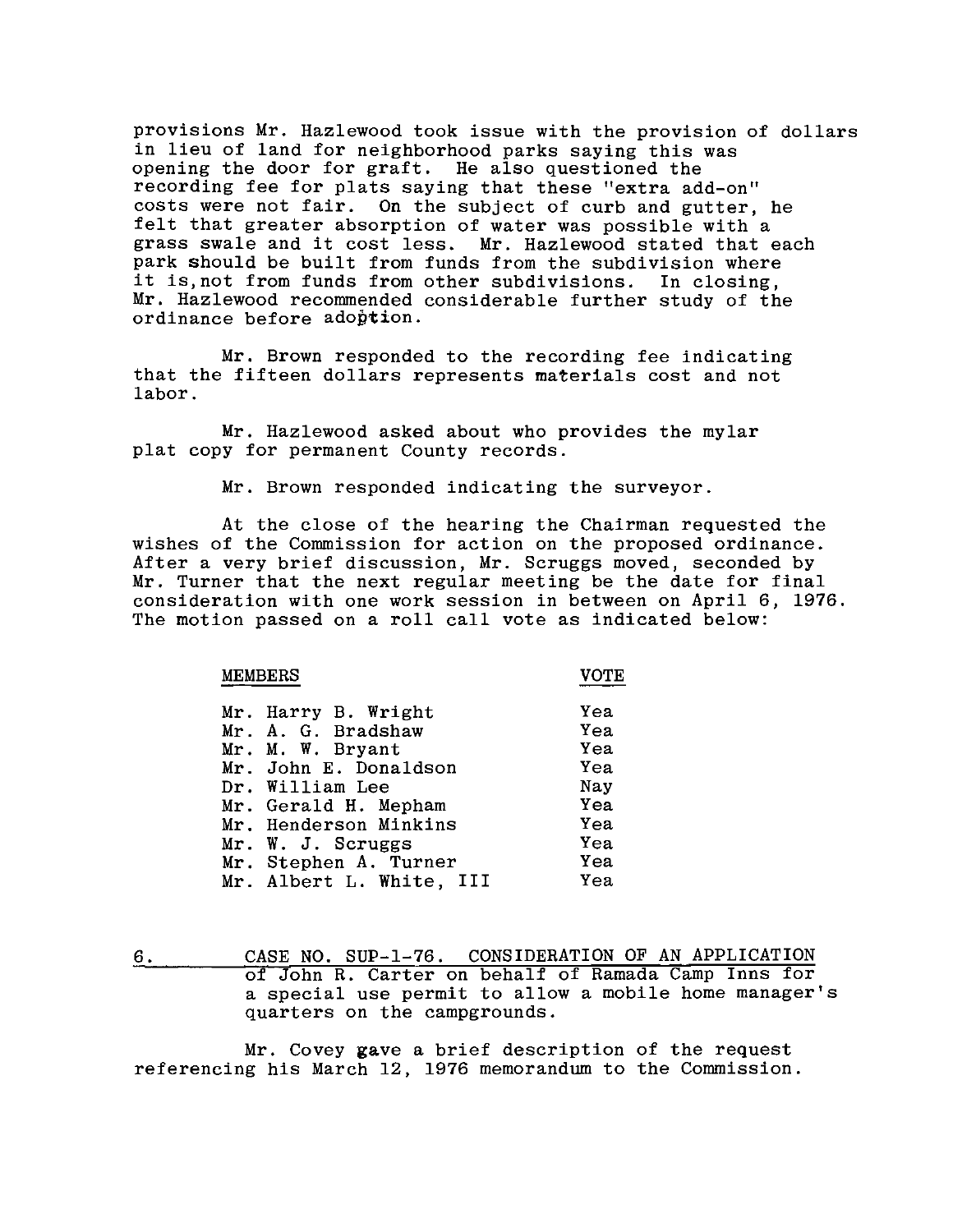Mr. Jack Carter spoke asking for a one-year special use permit to give time to get a permanent manager's quarters added on to the rear of the store and reception office.

Upon motion by Mr. Scruggs, seconded by Mr. Bradshaw and passed unanimously Case No. SUP-1-76 is hereby recommended to the Board of Supervisors for a one-year permit conditioned upon a total screening of the mobile home from Route 31.

7. CONSIDERATION OF AN APPLICATION OF R. H. LONGSTREET for preliminary plat approval of a subdivision of lot 11, .96 acres, into two lots for the purpose of adding a 50-foot strip of land to Mr. Longstreet's home site, lot 12.

Upon motion by Mr. Donaldson, seconded by Mr. White and passed unanimously Case No. S-18-76 is hereby approved in accordance with the staff's recommendation conditioning the subdivision on the vacation of the original common boundary line between the two lots.

8. CASE NO. S-19-76. CONSIDERATION OF AN APPLICATION of John A. Hertzler on behalf of Seasons Trace Development, Inc. for preliminary plat approval of a subdivision of 6.45 acres into 46 lots and other land to be common areas. Subdivision is to be known and recorded as: Seasons Trace, Section **II.** Subject property is located on Longhill Road adjacent to Lafayette High School and is further identified as parcel Bl-A, circle 1 on James City Real Estate Tax Map Convenants recorded in Deed Book 163, page 640.

Upon motion by Mr. Scruggs, seconded by Mr. Mepham and passed unanimously Case No. S-19-76 is hereby given preliminary plat approval and the requested exception from Section 17-22 be granted for the driveway and parking systems directly serving each townhouse unit in Section **II** and future sections of the 409 unit townhouse development.

9. CASE NO. S-21-76. CONSIDERATION OF AN APPLICATION of Charles E. Williams, Jr. for preliminary plat approval of a subdivision of 9.975 acres into five lots to provide family members property from the estate of Charles and Mattie Williams Estate Subdivision. Subject property is located on Route 603 and is further identified as parcel 27 on James City Real Est~te Tax Map 16. An exception to Section  $17-22$  for a private road is requested.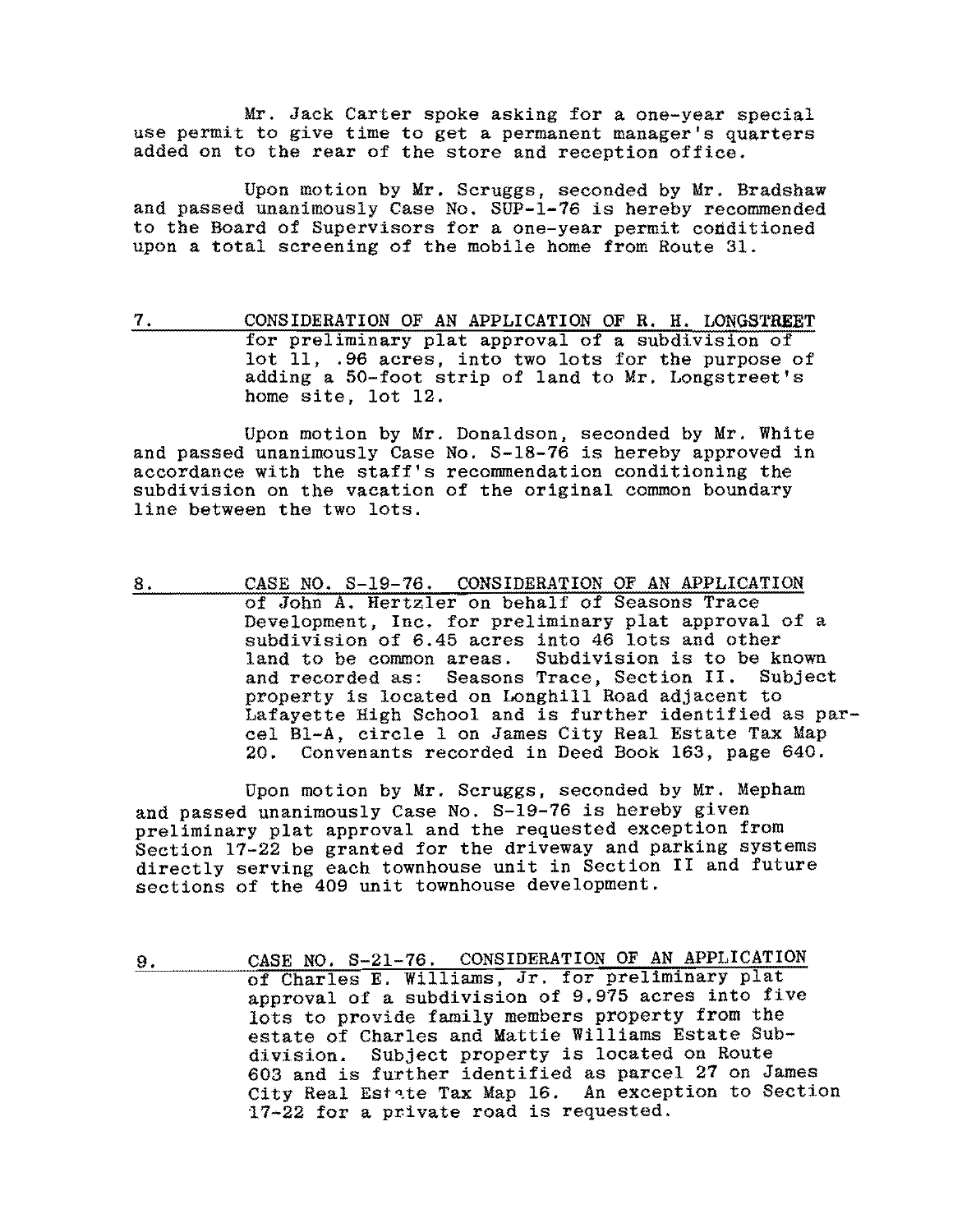Upon motion by Mr. Scruggs, seconded by Mr. White and passed unanimously Case No. S-2l-76 is hereby approved denying the exception and provided the applicant show on his final plat three lots instead of five. All lots are to have frontage and size in accordance with the County Code.

### 10. CONSIDERATION OF DATES FOR A COMMISSION WORK SESSION and a public hearing on the commercial zoning changes.

Mr. Wright noted that an April 6, 1976 date was previously set, therefore, it would stand as the date.

11. CONSIDERATION OF A DATE FOR A PUBLIC HEARING ON Case No. Z-2-76. Application of Louie A. and JoAnne G. Galanos for rezoning of a lot of 1.12 acres from Residential, General, District R-3 to Business, General District B-1. Subject property is located on Route 60-W and is further identified as parcel 32A on James City Real Estate Tax Map 21.

Upon motion by Mr. Mepham, seconded by Mr. Scruggs and passed unanimously the date of April 27, 1976 is hereby set for a public hearing on Case Z-2-76.

12. CONSIDERATION OF A DATE FOR A PUBLIC HEARING ON Case No. Z-3-76. An ordinance to amend and reordain Chapter 20, Zoning, of the Code of the County of James City by amending Article V, Nonconforming Uses.

Upon motion by Mr. Scruggs, seconded by Mr. White and passed unanimously the date of April 27, 1976 is hereby set for a public hearing on Case Z-3-76.

#### 13. MISCELLANEOUS BUSINESS

Mr. White spoke with considerable concern about the need for screening and/or fencing along the boundaries of Seasons Trace particularly along the side adjacent to Lafayette High School's parking lots. The safety of small children wandering into the lots was of concern, as well as, the cross traffic from high school students through Seasons Trace.

Mr. Brown pOinted out the buffer provisions in the proposed R-5 zone as a fair process for adjoining property owners suggesting that these provisions be used whenever needed after adoption of the R-5 zone.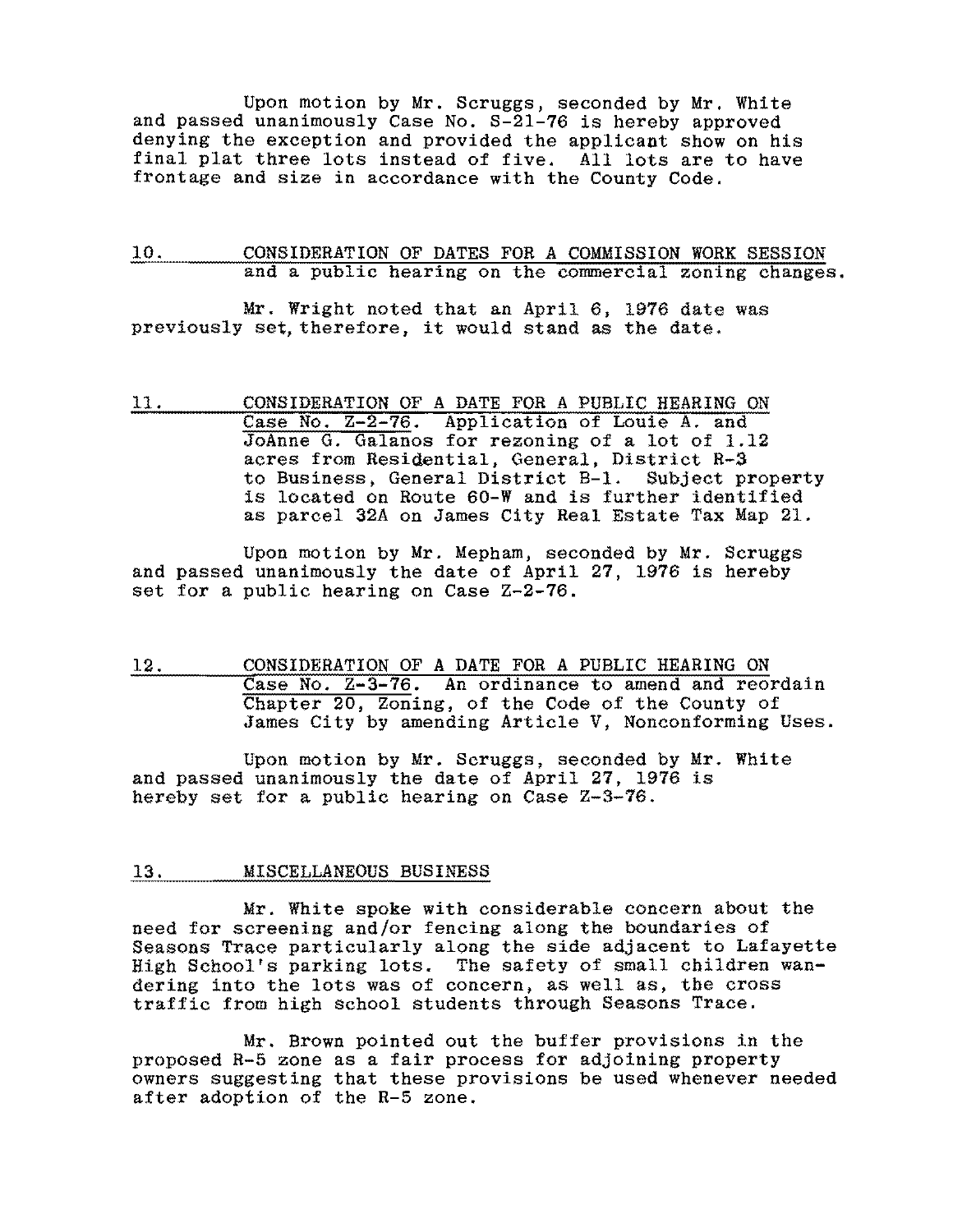Mr. Brown called attention to the recent clearing of timber from the St. George Grinnan property adjacent to Berkely School as an example of the agricultural exemptions under the Sedimentation and Erosion Control Ordinance.

### 14. REPORTS AND RECOMMENDATIONS

Mr. Covey indicated that in a recent telephone conversation with Mrs. Halcomb she requested that her rezoning case be withdrawn. The Commission noted this request and asked that the case file Z-1-76 be so marked.

#### 15. ADJOURNMENT

There being no further business to come before the Commission the meeting was adjourned at 9:10 p.m.

Craig G. Covey Harry B. Wright<br>Secretary Vice-Chairman Vice-Chairman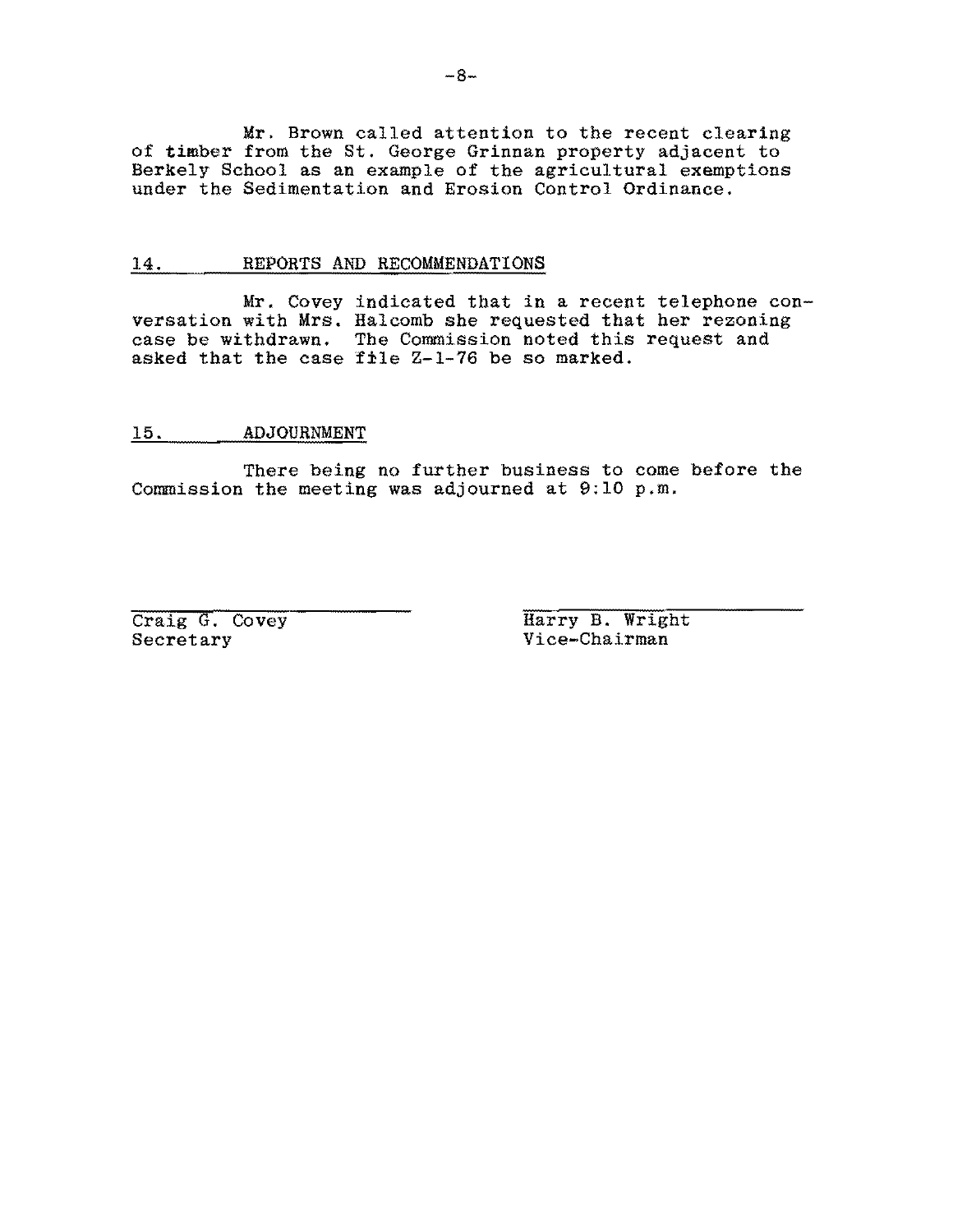

## SITE PLAN REVIEW COMMITTEE REPORT

## **MARCH 1976**

### A. PENDING PRELIMINARY APPROVAL

- 1. Fifth Avenue Square--7-Eleven Store (Rt. 60E)<br>2. Camp Lightfoot--Gospel Spreading Church Farm
- 2. Camp Lightfoot--Gospel Spreading Church Farm<br>3. Five Forks Business & Professional Center (R)
- Five Forks Business & Professional Center (Rt. 5/615)

### B. PENDING FINAL APPROVAL

- 1. Ramada Inn Campgrounds (2/17/76)<br>2. Williamsburg Investors Ltd. 117 un
- 2. Williamsburg Investors, Ltd. 117 unit motel (Rt. 60E) (2/17/76)<br>3. American Road Motel (Rt. 60W) (10/21/75)
- 3. American Road Motel (Rt. 60W)(10/21/75)
- 4. Pine Song Apartments (Rt. 614) (8/19/75)<br>5. E & S Grocery (Larry's Marine Sales)(10/
- 5. E & S Grocery (Larry's Marine Sales)(10/14/75)<br>6. Addition to Bldg. 218 Dow Badische Company (Rt.6
- 6. Addition to Bldg. 218 Dow Badische Company (Rt.60E)(11/18/75)<br>7. Norge Preschool Facility (Rt. 60W)(11/18/75)
- 7. Norge Preschool Facility (Rt. 60W)(11/18/75)
- 8. Murphy Advertising & Printing Addition(Rt. 603)(11/18/75)<br>9. Williamsburg Auction House. Inc. (Rt. 60W)(3/9/76)
- 9. Williamsburg Auction House, Inc. (Rt. 60W)(3/9/76)<br>10. Berkelev Realty Office (Rt. 31)(3/9/76)
- 10. Berkeley Realty Office (Rt. 31)(3/9/76)<br>11. Busch Gardens-Additions (Rt. 60E)(3/9/
- 11. Busch Gardens-Additions (Rt. 60E)(3/9/76)<br>12. Master Site Plan-Williamsburg Pottery Fac
- Master Site Plan--Williamsburg Pottery Factory, Inc. (Rt. 60W)(3/9/76)
- 13. Seasons Trace  $(Rt. 612)(3/9/76)$ <br>14. Grove Fire Station  $(Rt. 60E)(3)$
- Grove Fire Station (Rt. 60E)(3/9/76)
- C. FINAL APPROVAL
	- 1. Colonial Williamsburg Nursery-Equipment Shed (Quarterpath Road) (2/26/76)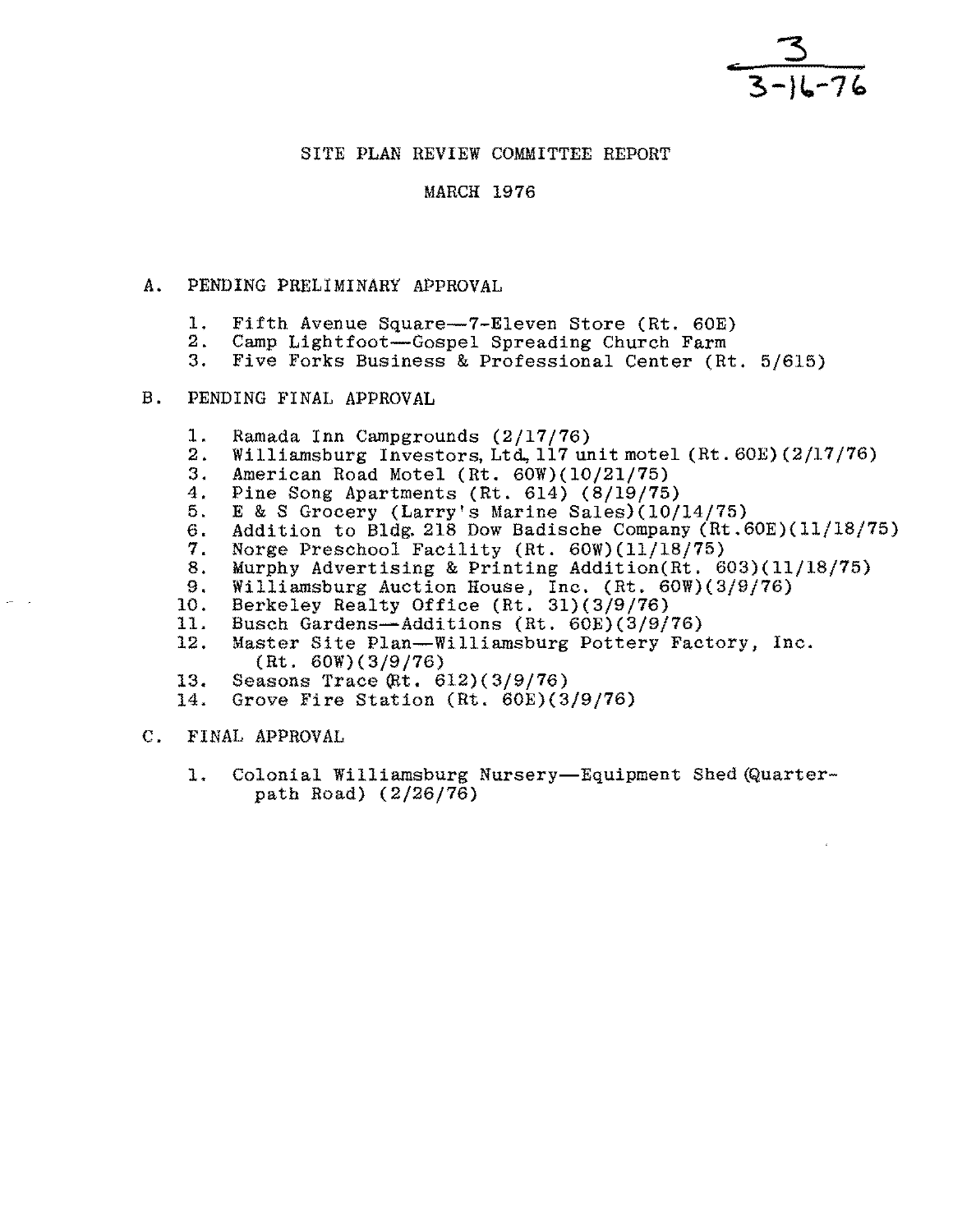$\frac{4}{3 - 16 - 72}$ 

## SUBDIVISION REVIEW COMMITTEE REPORT

# MARCH 1976

- A. PENDING PRELIMINARY APPROVAL
	- 1. Case No. S-11-76. An application of Pervis Byrd on behalf of Herman Byrd Estate for preliminary plat approval of a subdivision of 54,000 square feet into two lots for a building lot for Pervis Byrd. Subdivision is to be known and recorded as: Property of Pervis L. & Gwendolynd Byrd. Subject property is located on Route 5 approximately .4 miles east of Five Forks and is further identified as parcel 29 on James City Real Estate Tax Map 25. An exception is requested for the subdivision of lots with only 180 feet frontage.
	- 2. Case No. S-12-76. An application of Irvin P. Hambleton on behalf of Fine & Salzberg, Inc. for preliminary plat approval of a subdivision of 59.095 acres into five lots. Subdivision is to be known and recorded as: Bunkerhill Commercial Park. Subject property is located at the intersection of Routes 168 & 607 and is further identified as parcel 67 on James City Real Estate Tax Map 9.
	- 3. Case No. S-15-76. An application of Claude R. Nelson for preliminary plat approval of a subdivision of .88 acres into two lots. Subject property is located on Route 633 and is further identified as parcel 13·Bon James City Real Estate Tax Map 19. Lot area variance requested.
	- 4. Case No. S-16-76. An application of George V. Hitchens for preliminary plat approval of a subdivision of 28.5 acres into 52 lots. Subdivision is to be known and recorded as: Walnut Grove Estates. Subject property is located 675 feet southeast of Farmville Lane on the west side of Route 60 adjoining the Norge Elementary School. Property is further identified as parcel 18 on James City Real Estate Tax Map 15.
	- 5. Case No. S-19-76. An application of John A. Hertzler on behalf of Seasons Trace Development, Inc. for preliminary plat approval of a subdivision of 6.45 acres into 46 lots and other land to be common areas. Subdivision is to be known and recorded as: Seasons Trace, Section II. Subject property is located on Longhill Road adjacent to Lafayette High School and is further identified as parcel Bl-A, circle 1 on James City Real Estate Tax Map 20. Covenants recorded in Deed Book 163, page 640.
	- 6. Case No. S-18-76. An application of R. H. Longstreet for preliminary plat approval of a subdivision of lot 11, .96 acres, into two lots for the purpose of adding a 50-foot actes, into the folls for the purpose of mauing a so root strip of fand to mit hongstreet s home site, for interesting ject property is located on Route 31 at the corner of Spring Road and is further identified as part of parcel 11 on James City Real Estate Tax Map 32A.
	- 7. Case No. S-41-75. An application of Deward M. Martin & Associates, Inc. on behalf of SAM of Virginia, Inc. for preliminary plat approval of a subdivision of 3.15 acres into eight lots. Subdivision is to be known and recorded as: Old Stage Manor - Section 3. Subject property is Old Stage Manor - Section 3. Subject property is located on Route 603 adjacent to and north of Old Stage Manor - Sections 1 and 2 and is further identified as manor - Sections 1 and 2 and is further fuentified as<br>part of parcel 1 on James City Real Estate Tax Map 21.